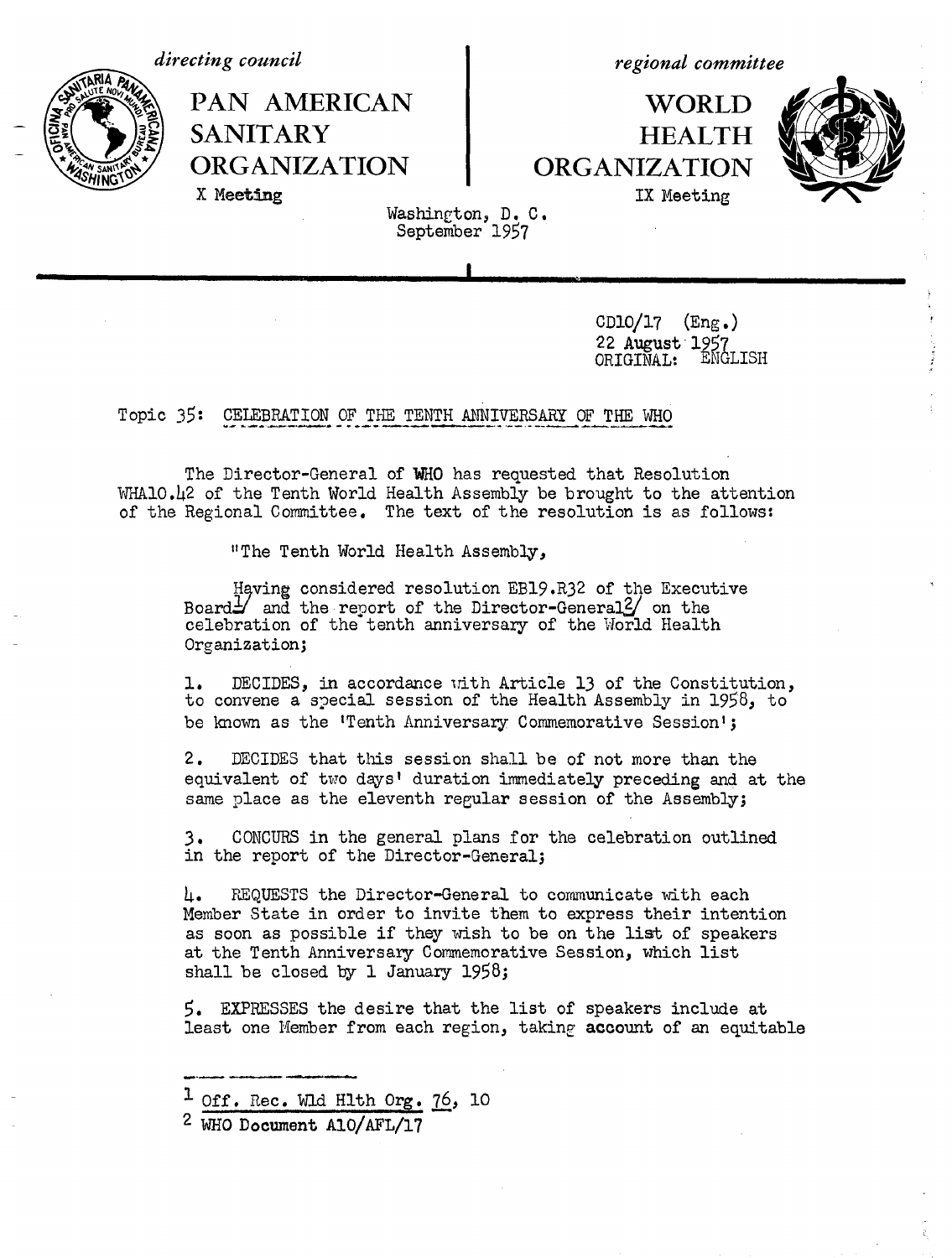geographic distribution within each region, and to this end requests the Director-General to consult with the Regional Committees;

6. DECIDES to authorize the Director-General in agreement with the President of the Assembly to fix a limitation on the duration of speeches so far as may be necessary to ensure completion of the commemorative session within the period of two days;

7. AUTHORIZES the Director-General to complete the final detailed arrangements for this special session and requests him to report thereon to the Executive Board at its twentyfirst session; and

8. DECIDES, while recognizing the major interest of technical discussions, that it is necessary to avoid prolonging the total time of the special and regular sessions, and therefore it is not proposed to hold technical discussions during the Eleventh World Health Assembly."

The Director-General of WHO, having been instructed to consult with the Regional Committees, has indicated that he would be grateful for any recommendations or observations from the Regional Committees which would help him in carrying out the mandate he received from Resolution WHAlO.42. His task will be to comply with the provisions of both paragraph 5, namely "that the list of speakers include at least one Member of each region, taking account of an equitable geographic distribution within each region," and of paragraph 2, which sets up a strict limit of time for the activities of the Commemorative Session.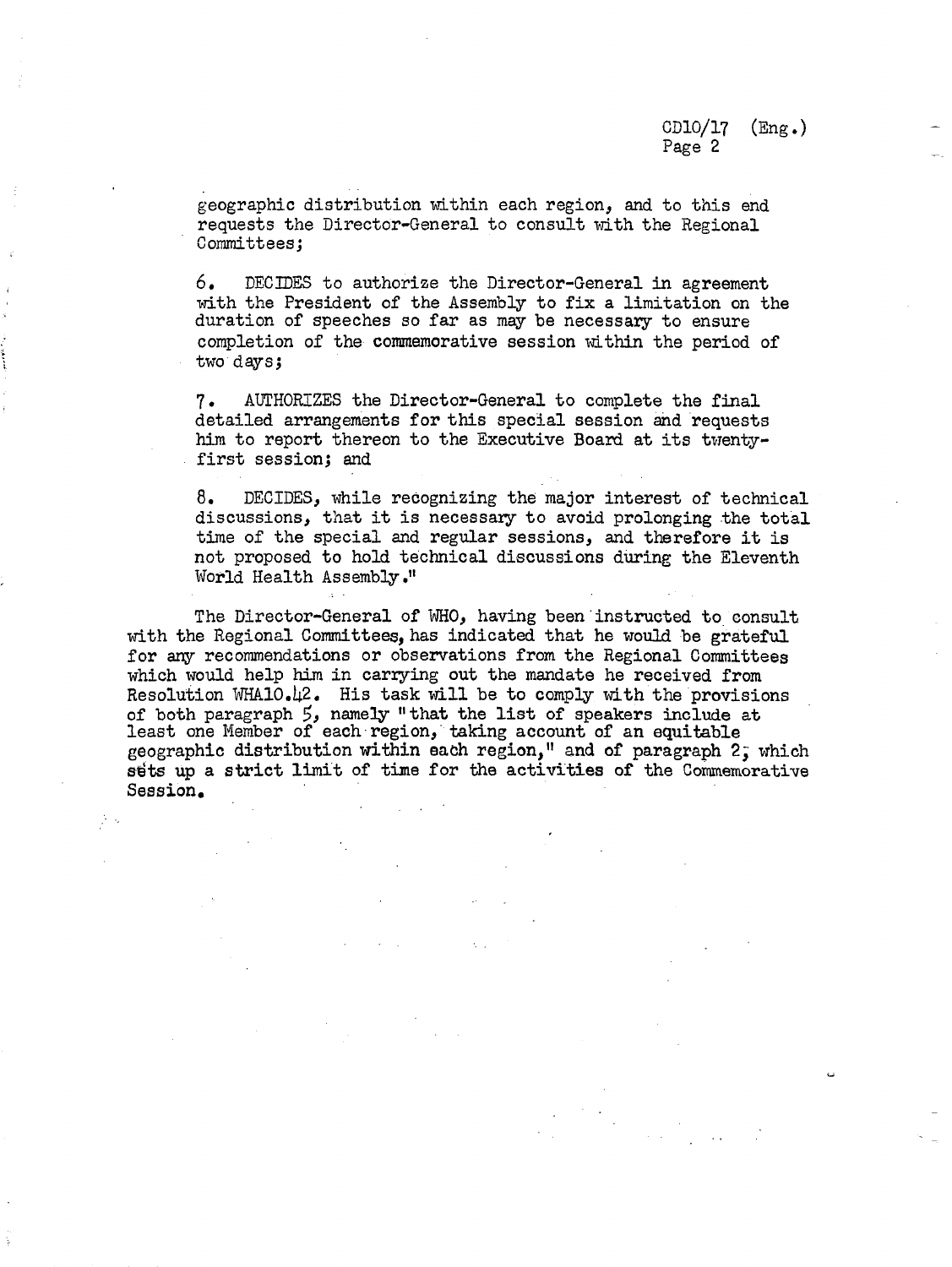*directing council*

X Meeting



*regional committee*

## **WORLD HEALTH ORGANIZATION**



IX Meeting

Washington, D. C. September 1957

**I**

CDlO/17 (Eng.) ADDENDUM 17 September 1957 ORIGINAL: ENGLISH

#### Topic 35: CELEBRATION OF THE TENTH ANNIVERSARY OF THE WHO

#### **List** of Speakers

The Director wishes to bring to the attention of the Directing Council the following documents with regard to this topic:

Copy of a circular letter dated 11 June 1957 transmitted by the Director-General of the World Health Organization inviting the Member States of WHO to indicate whether they wish to be on the list of speakers at the Tenth Anniversary Commemorative Session (Annex  $\ddot{I}$ ).

A list showing the status of the replies to the above mentioned letter received by the Director-General up to 13 September 1957 (Annex II).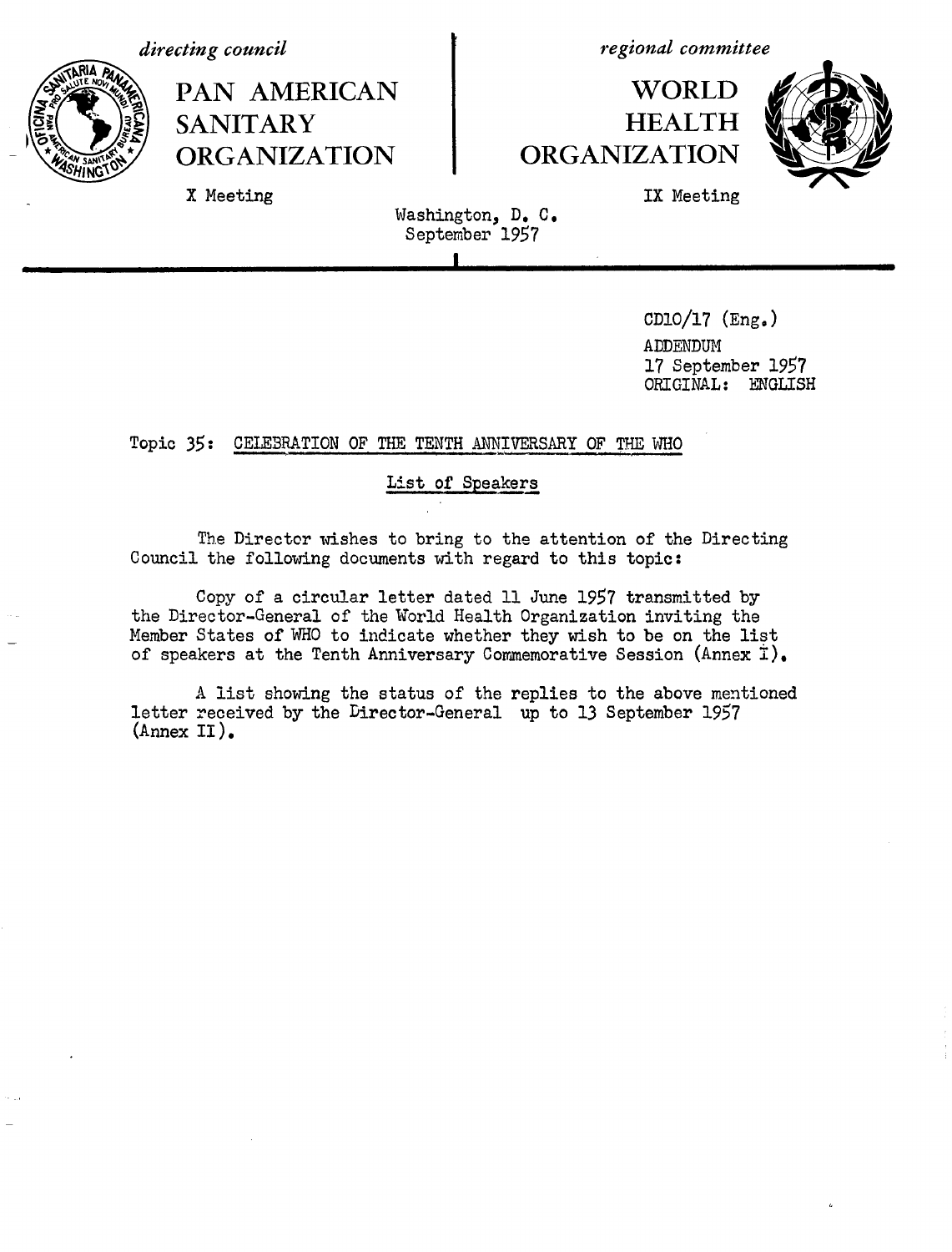CD!0/17 (Eng.) ADDENDUM ANNEX **I**

#### CIRCULAR LETTER OF THE DIRECTOR GENERAL of the WORLD HEALTH ORGANIZATION

C.L.15.1957 11 June 1957

Sir,

I have the honour to call your attention to Resolution WHAlO.42, ... a copy of which is attached, adopted by the Tenth World Health Assembly on the celebration of the Tenth Anniversary of WHO.

In accordance with paragraph  $\mu$  of this resolution, your Government is invited to inform me whether it wishes to be on the list of speakers at the Tenth Anniversary Commemorative Session, which will be held inmediately preceding the Eleventh World Health Assembly.

Although the list it not to be closed until 1 January 1958, it would be helpful if the wishes of your Government were to be communicated to me at your earliest convenience and if possible before the end of August. In accordance with paragraph 5 of the resolution, I shall be consulting the various Regional Committees at their meetings in the autumn of this year, to ensure that the list of speakers includes at least one from each region taking account of an equitable geographic distribution within each region, and it would be useful if, by that time, the Regional Committees can be informed as fully as possible of the Governments' wishes.

I have the honour to be,

Sir,

Your obedient Servant,

M. G. Candau, M.D. Director-General

.., ENCL: Resolution WHA10.42 (Included in Document CD10/17)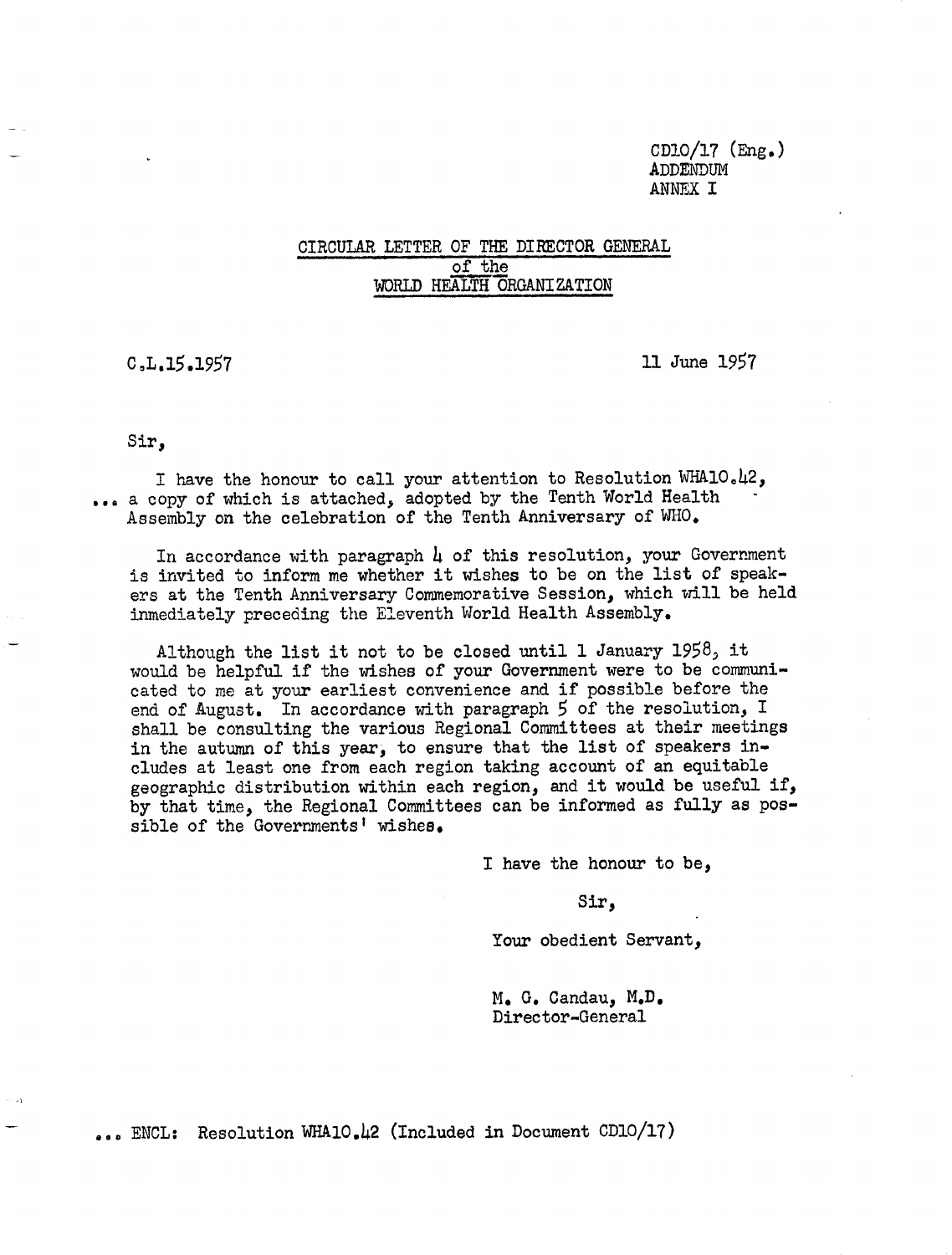#### CD10/17  $(mg_{\bullet})$ ADDENDUM ANNEX II

 $\sim$ 

### $\frac{1}{\sqrt{2}}\frac{1}{\sqrt{2}}\frac{d\theta}{d\theta}$ LIST OF SPEAKERS AT THE TENTH ANNIVERSARY COMMEMORATIVE SESSION

#### Replies to Circular Letter C.L.15.1957

 $\bar{\omega}$  .

|                                |  |  |  |  |           |    | Replies as at 13 September 1957 |
|--------------------------------|--|--|--|--|-----------|----|---------------------------------|
|                                |  |  |  |  |           |    | Acknow-                         |
| Member States                  |  |  |  |  | Yes       | No | <b>ledgement</b>                |
|                                |  |  |  |  |           |    |                                 |
| Afghanistan                    |  |  |  |  |           |    |                                 |
| Albania                        |  |  |  |  |           |    |                                 |
| Argentina                      |  |  |  |  | x         |    |                                 |
| Australia                      |  |  |  |  | x         |    |                                 |
| Austria                        |  |  |  |  | X         |    |                                 |
| Belgium<br>Bolivia             |  |  |  |  |           |    |                                 |
| Brazi 1                        |  |  |  |  |           |    |                                 |
| Bulgaria                       |  |  |  |  |           | x  |                                 |
| <b>Burma</b>                   |  |  |  |  |           |    | x                               |
| Byelorussian SSR               |  |  |  |  |           |    |                                 |
| Cambodia<br>Canada             |  |  |  |  | X         |    |                                 |
| Ceylon<br>Chile<br>China       |  |  |  |  |           |    |                                 |
| Costa Rica .                   |  |  |  |  |           | x  |                                 |
| Cuba                           |  |  |  |  | <u>,1</u> |    |                                 |
| Czechoslovakia                 |  |  |  |  |           |    |                                 |
| Denmark.<br>Dominican Republic |  |  |  |  | x         |    |                                 |
| Ecuador<br>Egypt               |  |  |  |  |           |    | $\mathbf x$                     |
| El Salvador                    |  |  |  |  |           |    |                                 |
| Ethiopia                       |  |  |  |  | x         |    | x                               |
| Finland                        |  |  |  |  |           |    |                                 |
| France                         |  |  |  |  | x         |    |                                 |

 $\frac{1}{2} \int_{\mathbb{R}^2} \left| \frac{d\mathbf{x}}{d\mathbf{x}} \right| \, d\mathbf{x}$ 

1/ Professor F. Hurtado

 $\sim$   $\sim$ 

وراب

 $\sim$  $\overline{\phantom{a}}$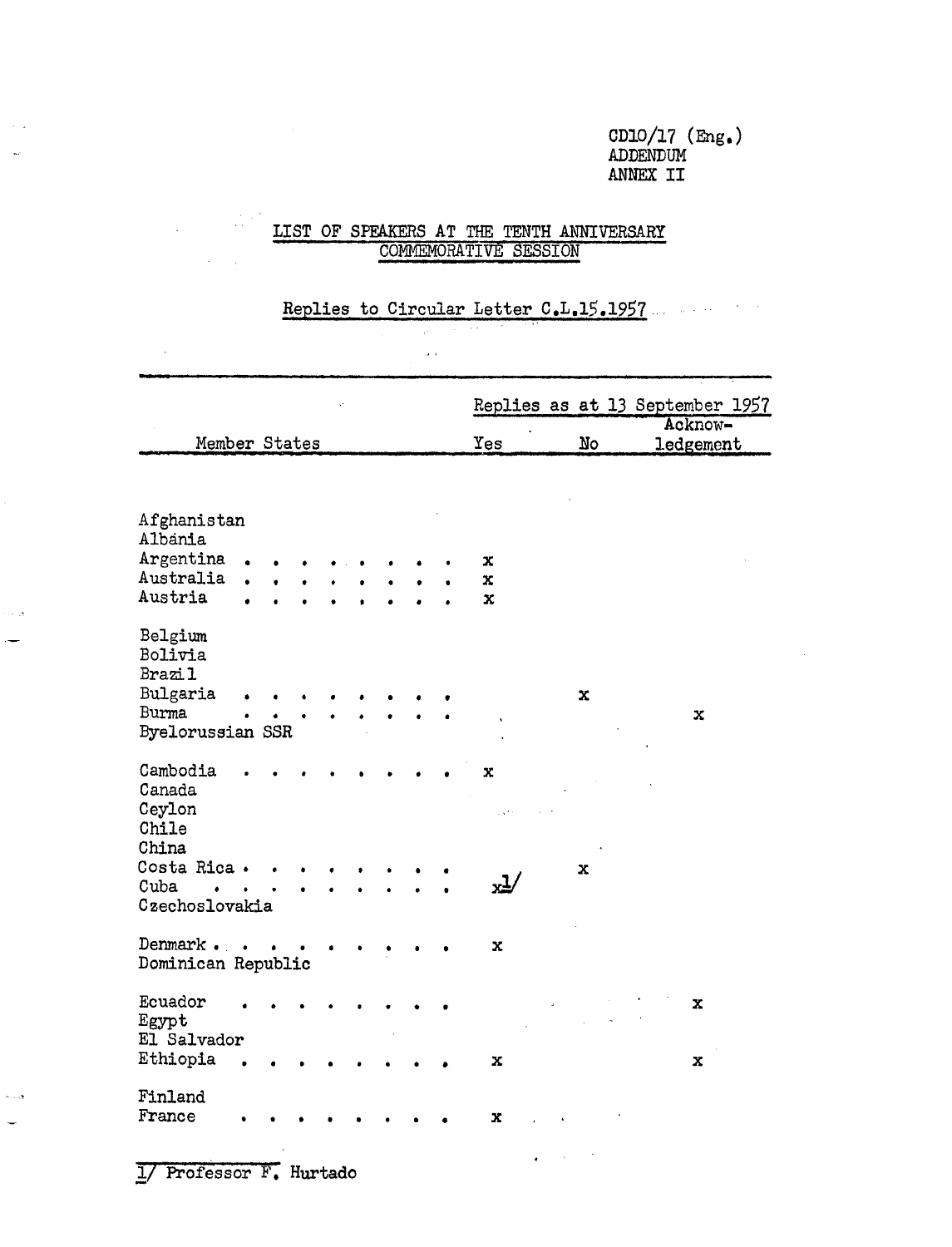CD10/17 (Eng.) ADDENDUM ANNEX II Page 2

 $\Delta \sim 10^{10}$  km  $^{-1}$ 

|                                                   |             |     | Replies as at 13 September 1957<br>Acknow- |
|---------------------------------------------------|-------------|-----|--------------------------------------------|
| Member States                                     | Yes         | No  | ledgement                                  |
|                                                   |             |     |                                            |
| Germany, Federal Republic of .<br>Ghana<br>Greece |             | x   |                                            |
| Guatemala                                         | ط∞          |     |                                            |
| Haiti<br>Honduras<br>Hungary                      |             |     |                                            |
| Iceland<br>India<br>Indonesia, Republic of        | x           |     |                                            |
| Iran                                              | х           |     |                                            |
| Iraq                                              | x           |     |                                            |
| Ireland<br>$\bullet$<br>$\bullet$<br>$\bullet$    |             | x   |                                            |
| Israel                                            | X           |     |                                            |
| Italy                                             | $\mathbf x$ |     |                                            |
| Japan<br>Jordan, Hashemite Kingdom of the         | $\mathbf x$ |     |                                            |
| Korea, Republic of.                               | x           |     |                                            |
| Laos<br>Lebanon<br>Liberia                        |             |     |                                            |
| Libya, United Kingdom of.                         | x           | x   |                                            |
| Luxembourg                                        |             |     |                                            |
| Mexico                                            |             | x   |                                            |
| Monaco                                            |             | x   |                                            |
| Morocco                                           |             | ÷., |                                            |
| Nepal<br>Netherlands<br>New Zealand               | x           |     |                                            |
| Nicaragua                                         |             |     |                                            |
| Norway                                            | $\mathbf x$ |     |                                            |

 $\mathbf{r}^{\left(1\right)}$  , and  $\mathbf{r}^{\left(2\right)}$  , and

 $\lambda$ 

 $\sqrt{2}$  .

l.

 $\label{eq:2.1} \frac{1}{\sqrt{2}}\int_{\mathbb{R}^3} \frac{1}{\sqrt{2}}\left(\frac{1}{\sqrt{2}}\right)^2 \frac{1}{\sqrt{2}}\left(\frac{1}{\sqrt{2}}\right)^2 \frac{1}{\sqrt{2}}\left(\frac{1}{\sqrt{2}}\right)^2 \frac{1}{\sqrt{2}}\left(\frac{1}{\sqrt{2}}\right)^2.$ 

 $\mathbb{Z}^2$  is  $\mathbb{Z}^2$ 

 $\mathbf{z}$ 

 $\overline{\phantom{a}}$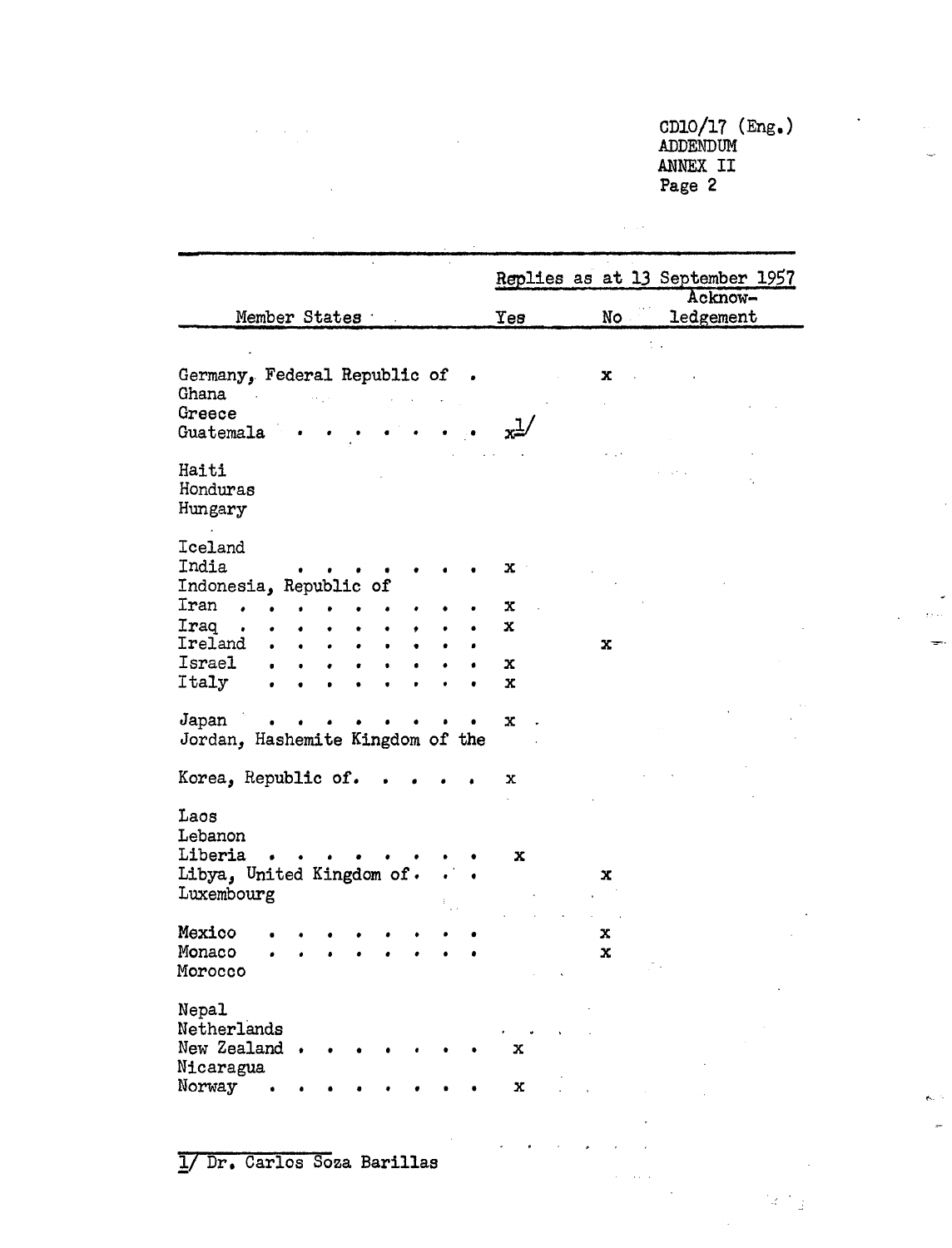CD10/17 (Eng.) ADDENDUM ANNEX II Page 3

|                                                                                                             |               |                          |           |           |           |                   |    | Replies as at 13 September 1957 |
|-------------------------------------------------------------------------------------------------------------|---------------|--------------------------|-----------|-----------|-----------|-------------------|----|---------------------------------|
|                                                                                                             | Member States |                          |           |           |           | Yes               | No | Acknow-<br>ledgement            |
|                                                                                                             |               |                          |           |           |           |                   |    |                                 |
| Pakistan<br>Panama<br>Paraguay<br>Peru<br>Philippines, Republic of.<br>Poland<br>Portugal                   |               |                          |           |           |           | x<br>x            |    | x                               |
| Romania                                                                                                     |               |                          |           |           |           |                   |    |                                 |
| Saudi Arabia<br>Spain<br>$\bullet$<br>Sudan                                                                 |               |                          |           |           |           | $x^{\frac{1}{2}}$ |    |                                 |
| Sweden<br>Switzerland                                                                                       |               |                          |           |           |           | x                 |    |                                 |
| Syria<br>$\bullet$                                                                                          |               |                          |           |           |           | $\mathbf{x}$      |    |                                 |
|                                                                                                             |               |                          |           |           |           |                   |    |                                 |
| Thailand<br>Tunisia<br>Turkey                                                                               |               |                          |           |           |           | x<br>x            |    |                                 |
| Ukrainian SSR<br>Union of South Africa<br>Union of Soviet Socialist<br>Republics<br>United Kingdom of Great | $\bullet$     | $\bullet$                | $\bullet$ | $\bullet$ | $\bullet$ | X                 |    |                                 |
| Britain and Northern Ireland<br>United States of America                                                    |               |                          |           |           |           |                   |    |                                 |
| Uruguay                                                                                                     |               |                          |           |           |           |                   |    |                                 |
| Venezuela<br>Viet-Nam                                                                                       |               |                          |           |           |           | x                 |    | х                               |
| Yemen<br>Yugoslavia                                                                                         |               |                          |           |           |           |                   |    |                                 |
|                                                                                                             |               |                          |           |           |           | 28                | 7  |                                 |
| $T_{\text{max}}$                                                                                            |               | $\overline{\phantom{a}}$ |           |           |           |                   |    |                                 |

I/ Don Jesds Garcia Orcoyen Director-General of Health